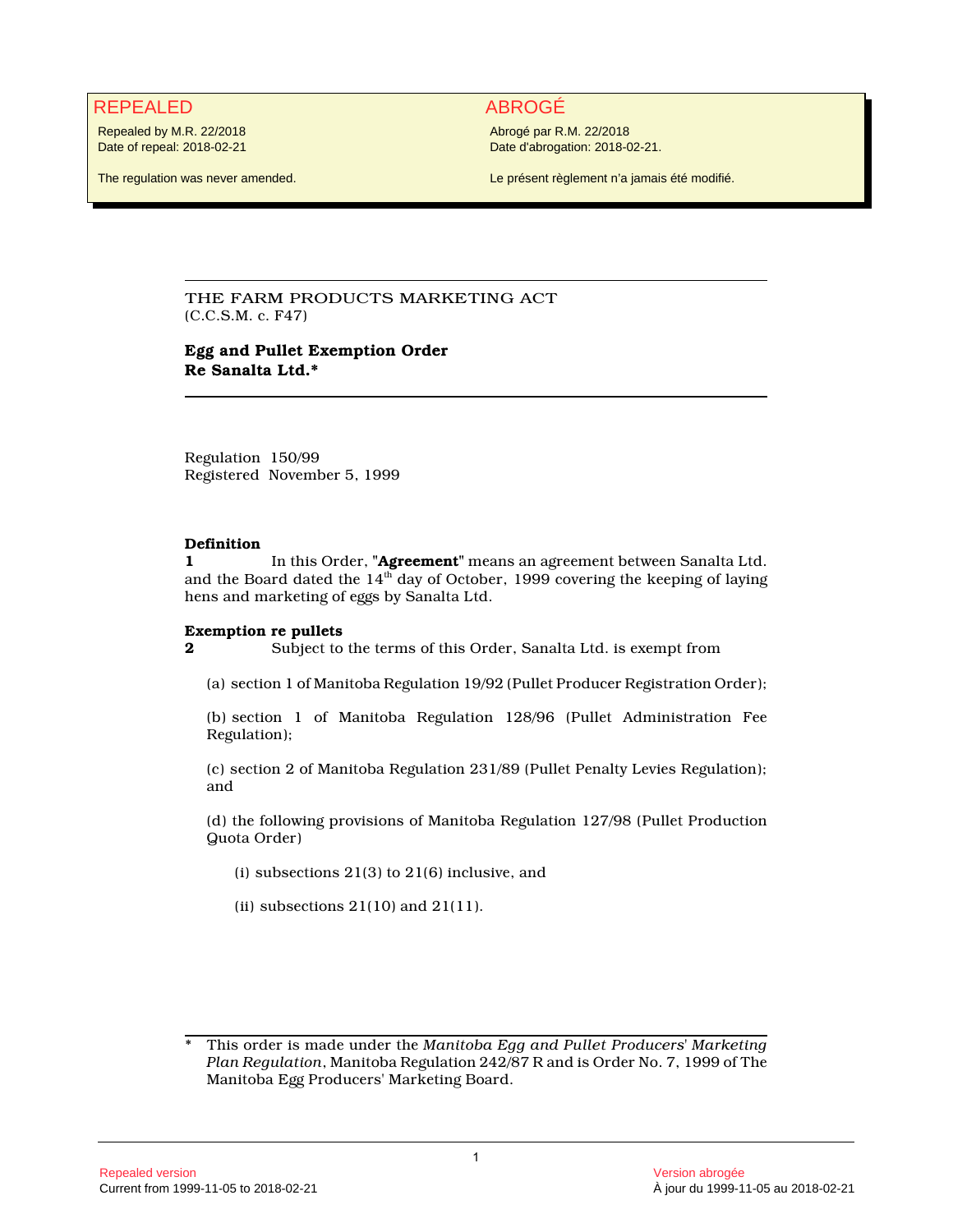## **Exemption re laying hens**

**3** Subject to the terms of this Order, Sanalta Ltd. is exempt from

(a) sections 1 and 2 of Manitoba Regulation 181/93 (Egg Producer Registration and Licence Fee Regulation);

(b) section 4 of Manitoba Regulation 50/92 (Egg Administration Fee Regulation);

(c) section 2 of Manitoba Regulation 44/97 (Laying Hen Penalty Levies Regulation); and

(d) subsections 21(1) to 21(5), inclusive, of Manitoba Regulation 128/98 (Laying Hen Quota Order).

#### **Limitation on exemption**

**4** The exemptions provided for in this Order are only applicable to pullets and laying hens raised by Sanalta Ltd. on the following premises operated by Sanalta Ltd. in the Rural Municipality of Lorne, in the Province of Manitoba:

| Parcel 1: | SE 1/4 5-5-8 WPM<br>Excepting the Sly 1320' perp. |
|-----------|---------------------------------------------------|
| Parcel 2: | NE 1/4 5-5-8 WPM<br>Excepting the Nly 1320' perp. |

## **Conditions re compliance**

**5** This Order is subject to the condition that Sanalta Ltd. comply with all orders and regulations of the Board except as set out herein and with all of the provisions of the Agreement.

## **Cancellation**

**6** If Sanalta Ltd. fails to comply with an order, regulation or a provision of the Agreement, or any condition of this Order, the exemptions provided in sections 2 and 3 shall, by Resolution of the Board to such effect, terminate.

## **Termination of agreement**

**7** In the event of the termination of the Agreement, the exemptions provided in sections 2 and 3 shall terminate.

## **Non-transferability**

**8** The exemptions provided in this Order are non-transferable by Sanalta Ltd. without the prior written consent of the Board .

## **Changes and ownership**

**9** In the event the legal or beneficial ownership of Sanalta Ltd. changes, the exemptions provided in sections 2 and 3 shall terminate unless the Board provides its prior written consent to such change.